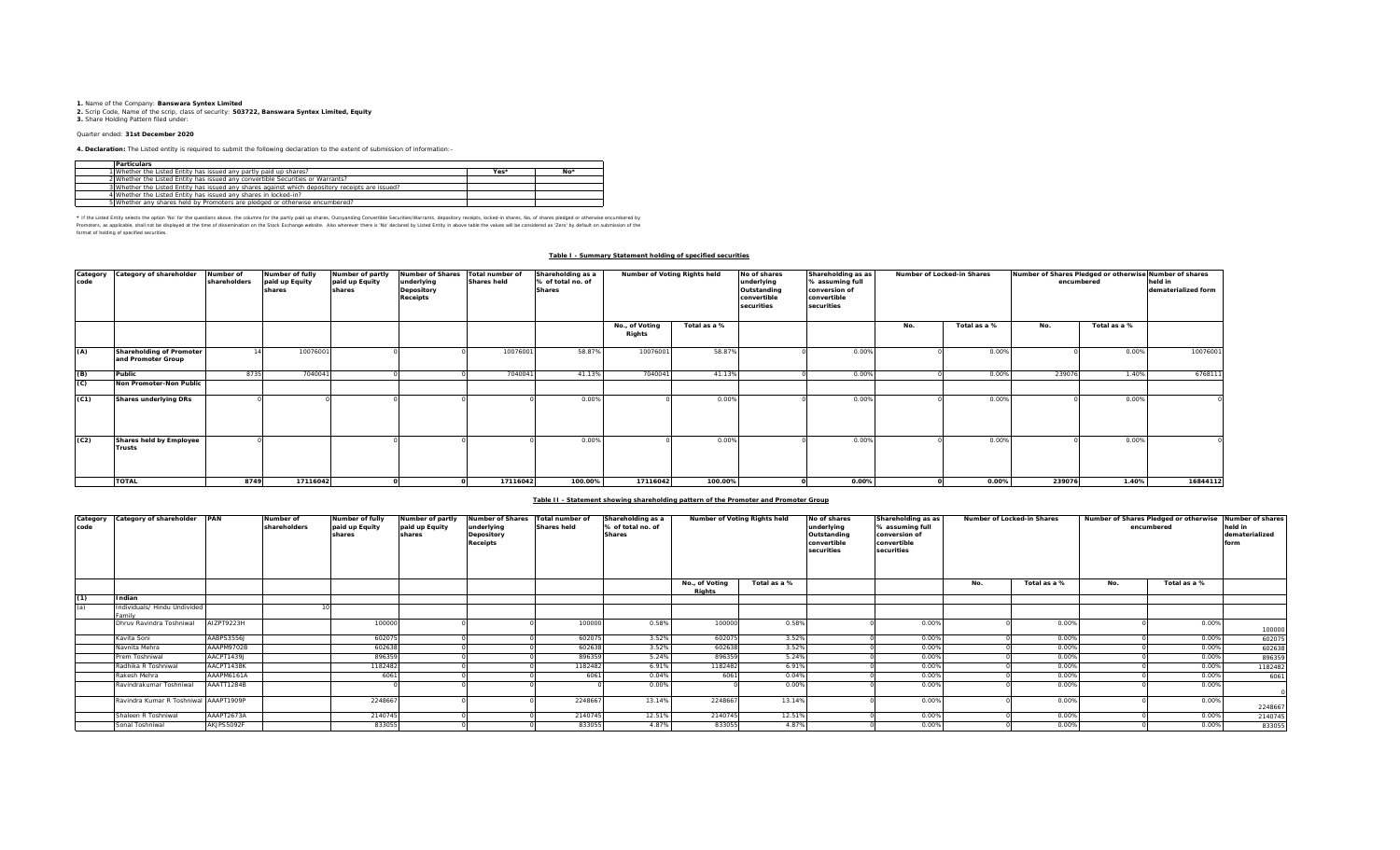|     | Financial Institutions/ Banks                                                                      |            |          |  |          | 0.00%  |          | 0.00%  | 0.00% | 0.00% | 0.00% |          |
|-----|----------------------------------------------------------------------------------------------------|------------|----------|--|----------|--------|----------|--------|-------|-------|-------|----------|
| (d) | <b>Bodies Corporate</b>                                                                            |            |          |  |          |        |          |        |       |       |       |          |
|     | Lawson Trading Co. Pvt Ltd AAACL6061B                                                              |            | 405018   |  | 405018   | 2.37%  | 405018   | 2.37%  | 0.00% | 0.00% | 0.00% | 405018   |
|     | Moonfine Trading Co. Pvt Ltd AACCM2240H                                                            |            | 194500   |  | 194500   | 1.14%  | 194500   | 1.14%  | 0.00% | 0.00% | 0.00% | 194500   |
|     | Niral Trading Pvt Ltd                                                                              | AAACN3463B | 561665   |  | 561665   | 3.28%  | 561665   | 3.28%  | 0.00% | 0.00% | 0.00% | 561665   |
|     | Speedshore Trading Co. Pvt AAECS7228M                                                              |            | 202736   |  | 202736   | 1.18%  | 202736   | 1.18%  | 0.00% | 0.00% | 0.00% | 202736   |
|     | Sub-Total (A)(1)                                                                                   |            | 9976001  |  | 9976001  | 58.28% | 9976001  | 58.28% | 0.00% | 0.00% | 0.00% | 9976001  |
| (2) | Foreign                                                                                            |            |          |  |          |        |          |        |       |       |       |          |
| (a) | Individuals (Non-Resident<br>Individuals/ Foreign<br>Individuals)                                  |            |          |  |          |        |          |        |       |       |       |          |
|     | Udit Ravindra Toshniwal                                                                            | AJIPT4880G | 100000   |  | 100000   | 0.58%  | 100000   | 0.58%  | 0.00% | 0.00% | 0.00% | 100000   |
| (b) | Government                                                                                         |            |          |  |          | 0.00%  |          | 0.00%  | 0.00% | 0.00% | 0.00% |          |
|     | Institutions                                                                                       |            |          |  |          | 0.00%  |          | 0.00%  | 0.00% | 0.00% | 0.00% |          |
| (d) | Foreign Portfolio Investor                                                                         |            |          |  |          | 0.00%  |          | 0.00%  | 0.00% | 0.00% | 0.00% |          |
| (e) | Any Other (specify)                                                                                |            |          |  |          | 0.00%  |          | 0.00%  | 0.00% | 0.00% | 0.00% |          |
|     | Sub-Total (A)(2)                                                                                   |            | 100000   |  | 100000   | 0.58%  | 100000   | 0.58%  | 0.00% | 0.00% | 0.00% | 100000   |
|     | <b>Total Shareholding of</b><br><b>Promoter and Promoter</b><br>Group $(A)$ =<br>$(A)(1) + (A)(2)$ |            | 10076001 |  | 10076001 | 58.87% | 10076001 | 58.87% | 0.00% | 0.00% | 0.00% | 10076001 |

| Table III - Statement showing shareholding pattern of the Public shareholder |
|------------------------------------------------------------------------------|
|                                                                              |

| Category<br>code | Category of shareholder PAN                                                            |            | Number of<br>shareholders | Number of fully<br>paid up Equity<br>shares | Number of partly<br>paid up Equity<br>shares | Number of Shares<br>underlying<br>Depository<br>Receipts | Total number of<br><b>Shares held</b> | Shareholding as a<br>% of total no. of<br>Shares | Number of Voting Rights held |        | No of shares<br>underlying<br>Outstanding<br>convertible<br>securities | Shareholding as as<br>% assuming full<br>conversion of<br>convertible<br>securities | Number of Locked-in Shares |       | Number of Shares Pledged or otherwise<br>encumbered |       | Number of shares<br>held in<br>dematerialized<br>form |
|------------------|----------------------------------------------------------------------------------------|------------|---------------------------|---------------------------------------------|----------------------------------------------|----------------------------------------------------------|---------------------------------------|--------------------------------------------------|------------------------------|--------|------------------------------------------------------------------------|-------------------------------------------------------------------------------------|----------------------------|-------|-----------------------------------------------------|-------|-------------------------------------------------------|
| (1)              | <b>Institutions</b>                                                                    |            |                           |                                             |                                              |                                                          |                                       |                                                  |                              |        |                                                                        |                                                                                     |                            |       |                                                     |       |                                                       |
| (a)              | Mutual Funds / UTI                                                                     |            |                           | 300                                         |                                              |                                                          | 300                                   | 0.00%                                            | 300                          | 0.00%  |                                                                        | 0.00%                                                                               |                            | 0.00% |                                                     | 0.00% |                                                       |
| (b)              | Venture Capital Funds                                                                  |            |                           |                                             |                                              |                                                          |                                       | 0.00%                                            |                              | 0.00%  |                                                                        | 0.00%                                                                               |                            | 0.00% |                                                     | 0.00% |                                                       |
| (c)              | Alternate Investment Funds                                                             |            |                           |                                             |                                              |                                                          |                                       | 0.00%                                            |                              | 0.00%  |                                                                        | 0.00%                                                                               |                            | 0.00% |                                                     | 0.00% |                                                       |
| (d)              | Foreign Venture Capital<br>nvestors                                                    |            |                           |                                             |                                              |                                                          |                                       | 0.00%                                            |                              | 0.00%  |                                                                        | 0.00%                                                                               |                            | 0.00% |                                                     | 0.00% |                                                       |
| (e)              | Foreign Portfolio Investors                                                            |            |                           |                                             |                                              |                                                          |                                       | 0.00%                                            |                              | 0.00%  |                                                                        | 0.00%                                                                               |                            | 0.00% |                                                     | 0.00% |                                                       |
| (f)              | Financial Institutions/ Banks                                                          |            |                           | 450                                         |                                              |                                                          | 450                                   | 0.00%                                            | 450                          | 0.00%  |                                                                        | 0.00%                                                                               |                            | 0.00% |                                                     | 0.00% |                                                       |
| (q)              | nsurance Companies                                                                     |            |                           |                                             |                                              |                                                          |                                       | 0.00%                                            |                              | 0.00%  |                                                                        | 0.00%                                                                               |                            | 0.00% |                                                     | 0.00% |                                                       |
| (h)              | Provident Funds/Pension<br><b>ands</b>                                                 |            |                           |                                             |                                              |                                                          |                                       | 0.00%                                            |                              | 0.00%  |                                                                        | 0.00%                                                                               |                            | 0.00% |                                                     | 0.00% |                                                       |
| (i)              | Any Other (Foreign<br><b>Institutional Investors)</b>                                  |            |                           | 76758                                       |                                              |                                                          | 76758                                 | 0.45%                                            | 76758                        | 0.45%  |                                                                        | 0.00%                                                                               |                            | 0.00% |                                                     | 0.00% | 76758                                                 |
|                  | Elara India Opportunities<br>und Limited                                               | AABCE6307N |                           | 658780                                      |                                              |                                                          | 658780                                | 3.85%                                            | 658780                       | 3.85%  |                                                                        | 0.00%                                                                               |                            | 0.00% |                                                     | 0.00% | 658780                                                |
|                  | Sub-Total $(B)(1)$                                                                     |            |                           | 736288                                      |                                              |                                                          | 736288                                | 4.30%                                            | 736288                       | 4.30%  |                                                                        | 0.00%                                                                               |                            | 0.00% |                                                     | 0.00% | 735538                                                |
| (2)              | Central Govt/State<br>Govt(s)/President of<br>ndia                                     |            |                           |                                             |                                              |                                                          |                                       | 0.00%                                            |                              | 0.00%  |                                                                        | 0.00%                                                                               |                            | 0.00% |                                                     | 0.00% |                                                       |
|                  | Sub-Total (B)(2)                                                                       |            |                           |                                             |                                              |                                                          | $\Omega$                              | 0.00%                                            | $\Omega$                     | 0.00%  |                                                                        | 0.00%                                                                               |                            | 0.00% |                                                     | 0.00% |                                                       |
| (3)              | <b>Non-institutions</b>                                                                |            |                           |                                             |                                              |                                                          |                                       |                                                  |                              |        |                                                                        |                                                                                     |                            |       |                                                     |       |                                                       |
| (a)              | Individuals -                                                                          |            |                           |                                             |                                              |                                                          |                                       |                                                  |                              |        |                                                                        |                                                                                     |                            |       |                                                     |       |                                                       |
|                  | Individual shareholders<br>holding nominal share capital<br>up to Rs. 2 lakh.          |            | 8608                      | 2997022                                     |                                              |                                                          | 2997022                               | 17.51%                                           | 2997022                      | 17.51% |                                                                        | 0.00%                                                                               |                            | 0.00% | 141474                                              | 0.83% | 2732020                                               |
|                  |                                                                                        |            |                           |                                             |                                              |                                                          |                                       |                                                  |                              |        |                                                                        |                                                                                     |                            |       |                                                     |       |                                                       |
|                  | . Individual shareholders<br>holding nominal share capital<br>in excess of Rs. 2 lakh. |            |                           | 713466                                      |                                              |                                                          | 713466                                | 4.17%                                            | 713466                       | 4.17%  |                                                                        | 0.00%                                                                               |                            | 0.00% | 53416                                               | 0.31% | 713466                                                |
| (b)              | NBFCs registered with RBI                                                              |            |                           |                                             |                                              |                                                          |                                       | 0.00%                                            |                              | 0.00%  |                                                                        | 0.00%                                                                               |                            | 0.00% |                                                     | 0.00% |                                                       |
| (c)              | <b>Employee Trusts</b>                                                                 |            |                           |                                             |                                              |                                                          |                                       | 0.00%                                            |                              | 0.00%  |                                                                        | 0.00%                                                                               |                            | 0.00% |                                                     | 0.00% |                                                       |
| (d)              | Overseas Depositories<br>(holding DRs) (balancing                                      |            |                           |                                             |                                              |                                                          |                                       |                                                  |                              |        |                                                                        |                                                                                     |                            |       |                                                     |       |                                                       |